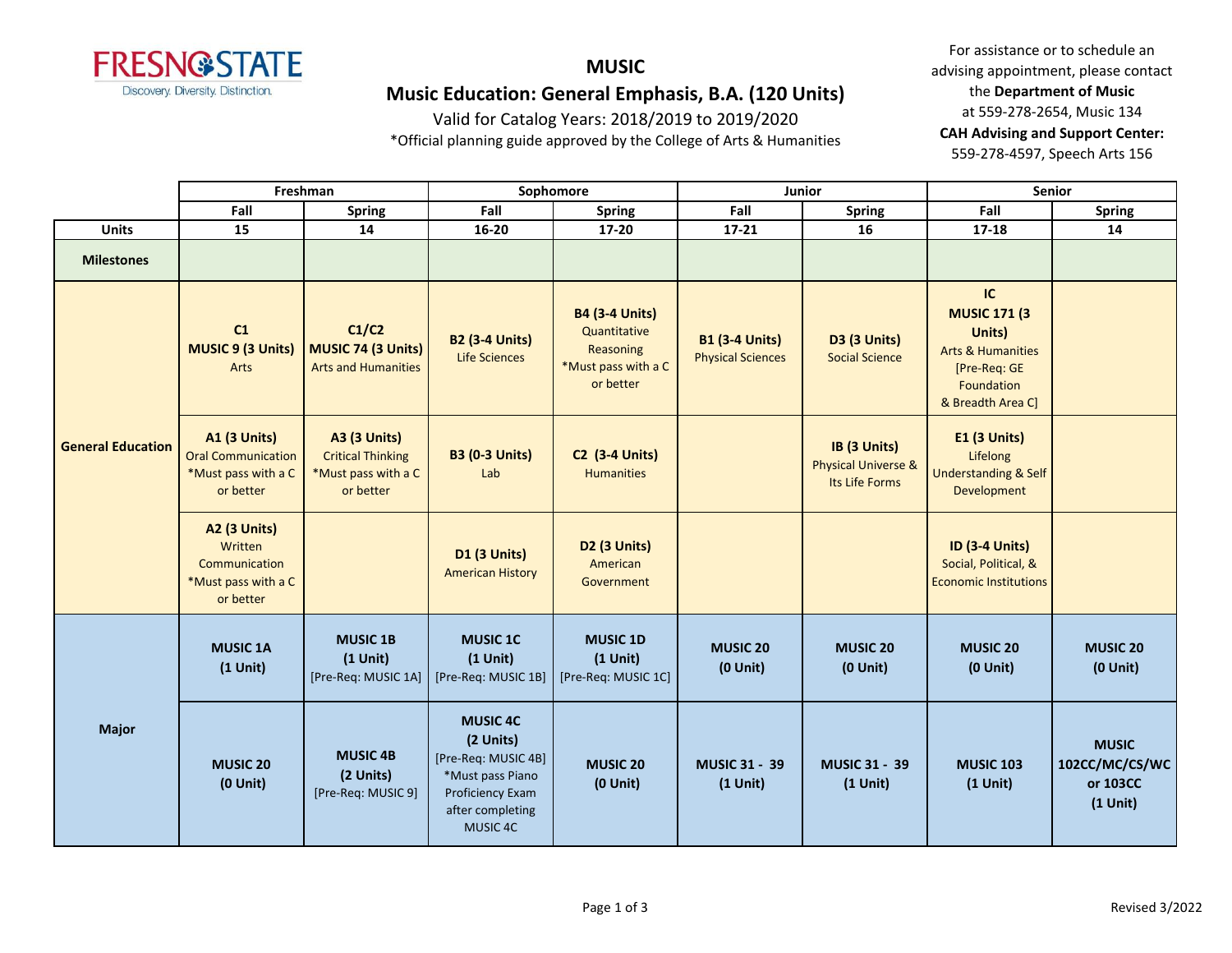

# **MUSIC Music Education: General Emphasis, B.A. (120 Units)**

Valid for Catalog Years: 2018/2019 to 2019/2020

\*Official planning guide approved by the College of Arts & Humanities

|              | Freshman                                                                           |                                                     | Sophomore                                           |                                                                                                                                                          | Junior                                                                        |                                                                               | <b>Senior</b>                                         |                                                                                                                                                           |
|--------------|------------------------------------------------------------------------------------|-----------------------------------------------------|-----------------------------------------------------|----------------------------------------------------------------------------------------------------------------------------------------------------------|-------------------------------------------------------------------------------|-------------------------------------------------------------------------------|-------------------------------------------------------|-----------------------------------------------------------------------------------------------------------------------------------------------------------|
|              | Fall                                                                               | <b>Spring</b>                                       | Fall                                                | <b>Spring</b>                                                                                                                                            | Fall                                                                          | <b>Spring</b>                                                                 | Fall                                                  | <b>Spring</b>                                                                                                                                             |
| <b>Units</b> | 15                                                                                 | 14                                                  | 16-20                                               | 17-20                                                                                                                                                    | $17 - 21$                                                                     | 16                                                                            | 17-18                                                 | 14                                                                                                                                                        |
| <b>Major</b> | <b>MUSIC 31 - 39</b><br>$(1$ Unit)                                                 | <b>MUSIC 20</b><br>$(0$ Unit $)$                    | <b>MUSIC 20</b><br>$(0$ Unit $)$                    | <b>MUSIC 31 - 39</b><br>$(1$ Unit)                                                                                                                       | <b>MUSIC 103</b><br>$(1$ Unit)                                                | <b>MUSIC 103</b><br>$(1$ Unit)                                                | <b>MUSIC 119</b><br>$(1$ Unit)<br>[Pre-Req: MUSIC 41] | <b>MUSIC 103</b><br>$(1$ Unit)                                                                                                                            |
|              | <b>MUSIC 40</b><br>(3 Units)<br>[Pre-Req: Concurrent]<br>enrollment<br>in MUSIC 9] | <b>MUSIC 31 - 39</b><br>$(1$ Unit)                  | <b>MUSIC 31 - 39</b><br>$(1$ Unit)                  | <b>MUSIC 43</b><br>(3 Units)<br>[Pre-Req: MUSIC 42]                                                                                                      | <b>MUSIC 122A</b><br>(2 Units)<br>[Pre-Req: MUSIC 41]                         | MUSIC 124A<br>(2 Units)<br>[Pre-Req: MUSIC 41]                                | <b>MUSIC 126</b><br>(2 Units)<br>[Pre-Req: MUSIC 41]  | <b>MUSIC 127A</b><br>(2 Units)<br>[Pre-Req: MUSIC 41]                                                                                                     |
|              | <b>MUSIC 103</b><br>$(1$ Unit)                                                     | <b>MUSIC 41</b><br>(3 Units)<br>[Pre-Req: MUSIC 40] | <b>MUSIC 42</b><br>(3 Units)<br>[Pre-Req: MUSIC 41] | <b>MUSIC 103</b><br>$(1$ Unit)                                                                                                                           | <b>MUSIC 154</b><br>(3 Units)<br>[Pre-Req: MUSIC 41;<br>Piano Proficiency]    | <b>MUSIC 161B</b><br>(3 Units)<br>[Pre-Req: MUSIC 41,<br>74; Junior standing] | MUSIC 131 - 139<br>$(1$ Unit)                         | <b>MUSIC 131 - 139</b><br>$(1$ Unit)                                                                                                                      |
|              |                                                                                    | <b>MUSIC 103</b><br>$(1$ Unit)                      | <b>MUSIC 58</b><br>(2 Units)<br>[Pre-Req: MUSIC 41] | <b>MUSIC 158A</b><br>or 158B<br>(2 Units)<br>[Pre-Req: MUSIC 58]<br>*Must pass<br>Conducting<br>Proficiency Exam<br>after completing<br><b>MUSIC 158</b> | <b>MUSIC 115</b><br>(2 Units)                                                 |                                                                               |                                                       | <b>MUSIC 169</b><br>(2 Units)<br>[Pre-Req: MUSIC 43,<br>158A, or 158B; MUSIC<br>121, 122A, 124A, 126,<br>127A; Conducting<br>Proficiency]<br>*SPRING ONLY |
|              |                                                                                    | Jury I<br>$(0$ Unit)                                | <b>MUSIC 103</b><br>$(1$ Unit)                      | <b>Jury II</b><br>$(0$ Unit)<br>[Pre-Req: Piano<br>Proficiency; MUSIC<br>$1B$ ]                                                                          | <b>MUSIC 161A</b><br>(3 Units)<br>[Pre-Req: MUSIC 41,<br>74; Junior standing] |                                                                               |                                                       | <b>MUSIC 179</b><br>(2 Units)<br>[Pre-Req: Piano<br>Proficiency; MUSIC<br>43, 158A, or 158B]                                                              |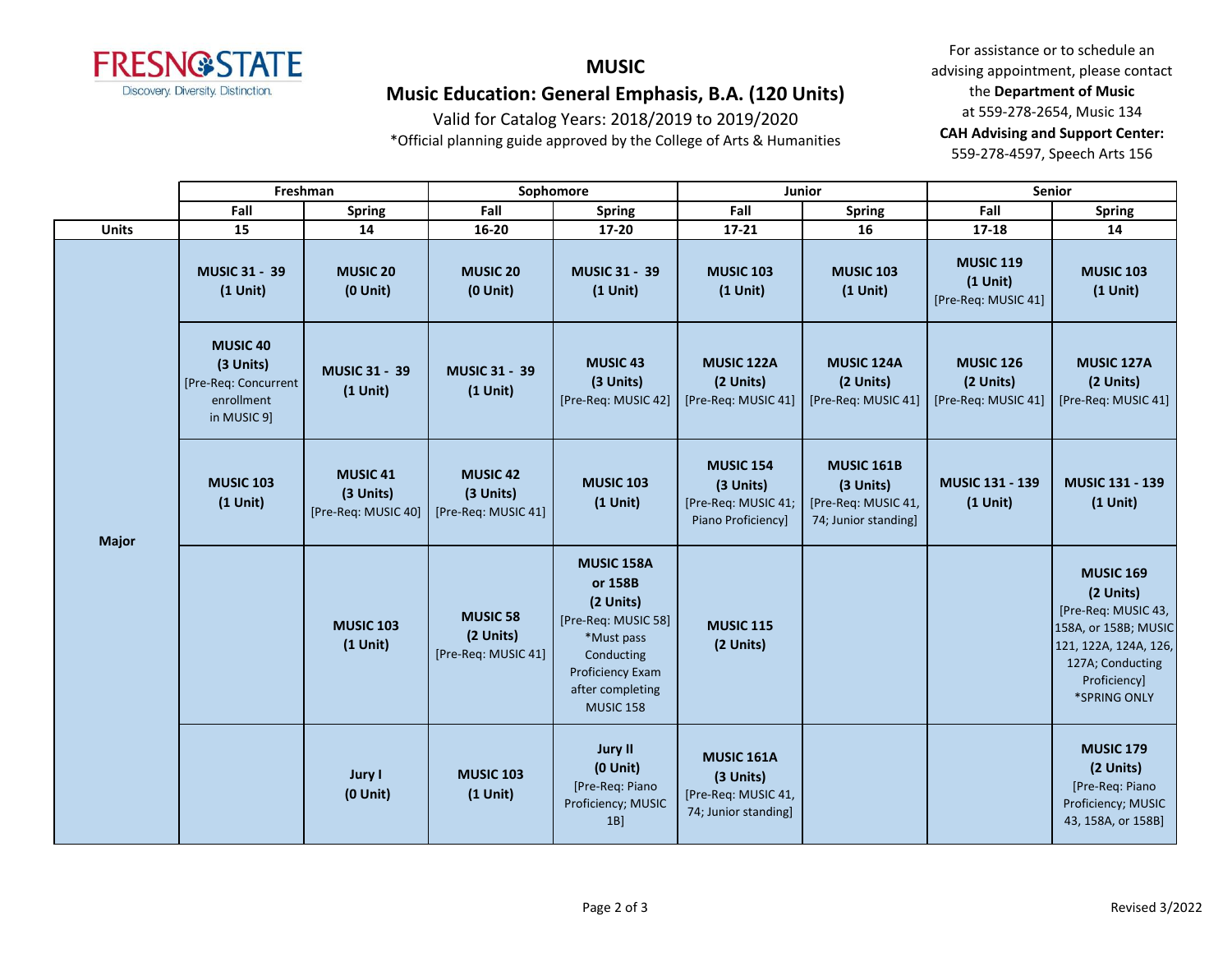

# **MUSIC Music Education: General Emphasis, B.A. (120 Units)**

Valid for Catalog Years: 2018/2019 to 2019/2020

\*Official planning guide approved by the College of Arts & Humanities

For assistance or to schedule an advising appointment, please contact the **Department of Music** at 559-278-2654, Music 134 **CAH Advising and Support Center:**  559-278-4597, Speech Arts 156

|                                                        | Freshman |               | Sophomore |               | Junior                                                                                                                  |                                                                                       | <b>Senior</b>                                                                  |                                                                                                                                                    |
|--------------------------------------------------------|----------|---------------|-----------|---------------|-------------------------------------------------------------------------------------------------------------------------|---------------------------------------------------------------------------------------|--------------------------------------------------------------------------------|----------------------------------------------------------------------------------------------------------------------------------------------------|
|                                                        | Fall     | <b>Spring</b> | Fall      | <b>Spring</b> | Fall                                                                                                                    | <b>Spring</b>                                                                         | Fall                                                                           | <b>Spring</b>                                                                                                                                      |
| <b>Units</b>                                           | 15       | 14            | $16 - 20$ | $17 - 20$     | $17 - 21$                                                                                                               | 16                                                                                    | 17-18                                                                          | 14                                                                                                                                                 |
| <b>Major</b>                                           |          |               |           |               | <b>MUSIC 182</b><br>(2 Units)<br>[Pre-Req: MUSIC 1B,<br>42]                                                             |                                                                                       |                                                                                | <b>MUSIC 179L</b><br>$(1$ Unit $)$<br>[Pre-Req: Piano<br>Proficiency]                                                                              |
|                                                        |          |               |           |               |                                                                                                                         |                                                                                       |                                                                                | <b>MUSIC 198</b><br>$(1$ Unit)<br>[Pre-Req: Piano<br>Proficiency; Senior<br>standing; approval of<br>major applied music<br>instructor or advisor] |
| <b>Additional</b><br>Graduation<br><b>Requirements</b> |          |               |           |               | <b>UDWS (0-4 Units)</b><br>*Upper Division<br><b>Writing Exam</b><br>OR "W" Course (must<br>pass with a C or<br>better) | <b>EHD 50 (3 Units)</b><br>*Prerequisite for<br><b>Teaching Credential</b><br>Program | CI 149 (3 Units)<br>*Prerequisite for<br><b>Teaching Credential</b><br>Program | MI (3 Units)<br>Multicultural/<br>International                                                                                                    |

#### **FOOTNOTES:**

**Prerequisites/Corequisites:** Other restrictions may apply. Please see your course catalog for detailed prerequisite/corequisite requirements.

Grade Requirements: Music students must earn a C or better in each course used for the major, including the core and specific option. No course taken for the Music major can be graded on a CR/NC basis except for courses with mandatory CR/NC grading.

**MUSIC 4B & 4C:** May be waived by passing the designated Piano Proficiency Exam.

**Upper Division Writing Skills requirement (UDWS):** All undergraduate students must demonstrate competency in writing skills by passing the Upper Division Writing Exam (UDWE) or by obtaining a C or better in an approved upper division writing course, identified by the letter "W."

Substitutions: If substitutions/exceptions/waivers are made for any major courses that also meet GE and/or the Multicultural/International graduation requirement, the student is responsible for completing additional courses to satisfy the respective areas (GE and/or MI). This also includes the upperdivision writing requirement.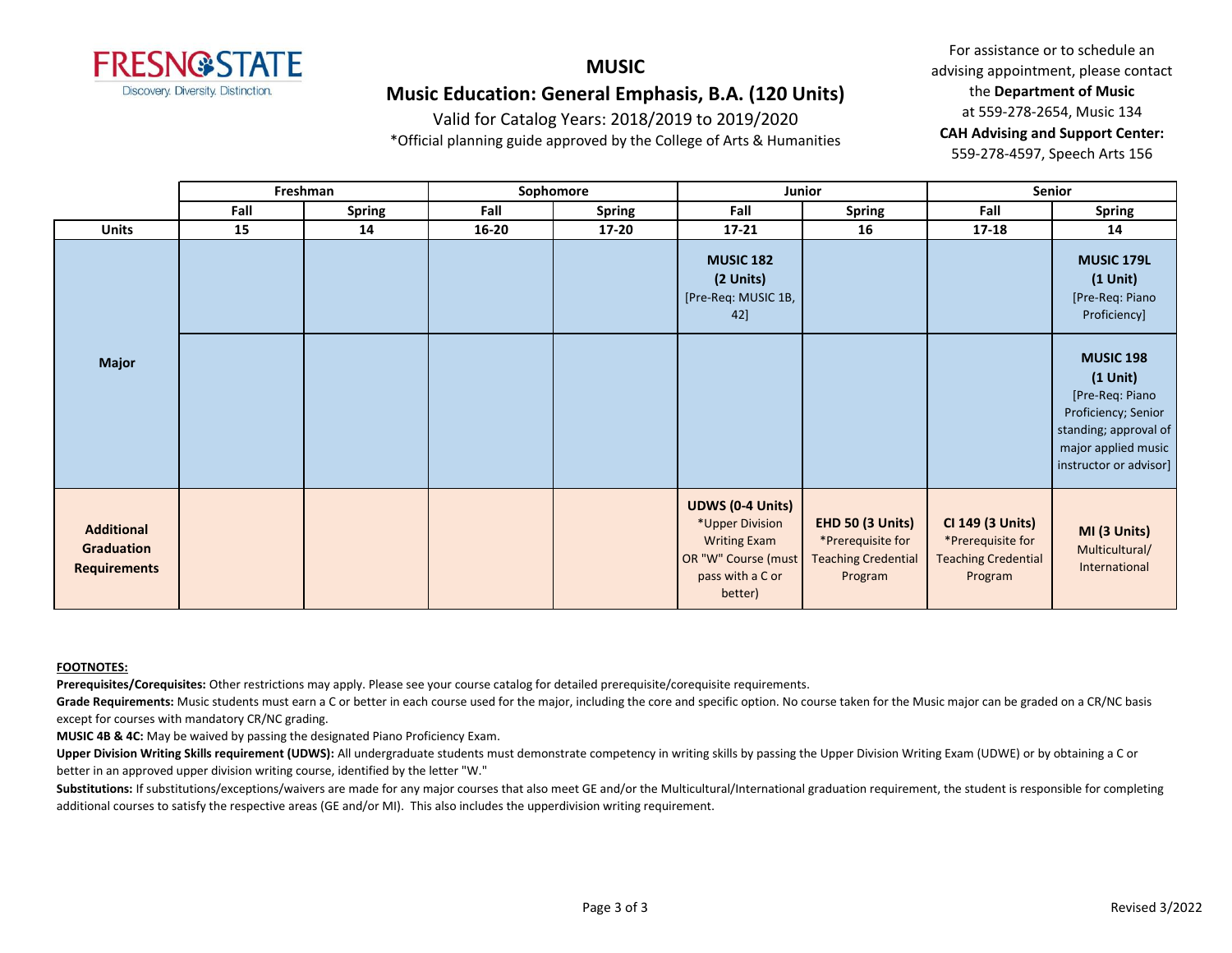

## **MUSIC**

# **Music Education: General Emphasis, B.A. (120 Units)**

Valid for Catalog Years: 2013/2014 to 2017/2018

\*Official planning guide approved by the College of Arts & Humanities

|                                    | Freshman                                                                                |                                                                                     | Sophomore                                      |                                                                                     | Junior                                            |                                                                 | <b>Senior</b>                                                                                                             |                                                 |
|------------------------------------|-----------------------------------------------------------------------------------------|-------------------------------------------------------------------------------------|------------------------------------------------|-------------------------------------------------------------------------------------|---------------------------------------------------|-----------------------------------------------------------------|---------------------------------------------------------------------------------------------------------------------------|-------------------------------------------------|
|                                    | Fall                                                                                    | <b>Spring</b>                                                                       | Fall                                           | <b>Spring</b>                                                                       | Fall                                              | <b>Spring</b>                                                   | Fall                                                                                                                      | <b>Spring</b>                                   |
| <b>Units</b>                       | 15                                                                                      | 14                                                                                  | $16 - 20$                                      | $17 - 20$                                                                           | $17 - 21$                                         | 16                                                              | $17 - 18$                                                                                                                 | 14                                              |
| <b>General</b><br><b>Education</b> | C1<br><b>MUSIC 9 (3 Units)</b><br>Arts                                                  | C1/C2<br>MUSIC 74 (3 Units)<br><b>Arts and Humanities</b>                           | <b>B2 (3-4 Units)</b><br>Life Sciences         | <b>B4 (3-4 Units)</b><br>Quantitative Reasoning<br>*Must pass with a C or<br>better | <b>B1 (3-4 Units)</b><br><b>Physical Sciences</b> | <b>D3 (3 Units)</b><br><b>Social Science</b>                    | IC.<br><b>MUSIC 171 (3)</b><br>Units)<br><b>Arts &amp; Humanities</b><br>[Pre-Reg: GE<br>Foundation<br>8. Rreadth Area Cl | MI (3 Units)<br>Multicultural/<br>International |
|                                    | <b>A1 (3 Units)</b><br><b>Oral Communication</b><br>*Must pass with a C or<br>better    | <b>A3 (3 Units)</b><br><b>Critical Thinking</b><br>*Must pass with a C<br>or better | <b>B3 (0-3 Units)</b><br>Lab                   | <b>C2 (3-4 Units)</b><br><b>Humanities</b>                                          |                                                   | IB (3 Units)<br><b>Physical Universe</b><br>&<br>Its Life Forms | $E1$ (3 Units)<br>Lifelong<br><b>Understanding &amp; Self</b><br>Development                                              |                                                 |
|                                    | <b>A2 (3 Units)</b><br><b>Written Communication</b><br>*Must pass with a C or<br>better |                                                                                     | <b>D1 (3 Units)</b><br><b>American History</b> | <b>D2 (3 Units)</b><br><b>American Government</b>                                   |                                                   |                                                                 | <b>ID (3-4 Units)</b><br>Social, Political, &<br><b>Economic Institutions</b>                                             |                                                 |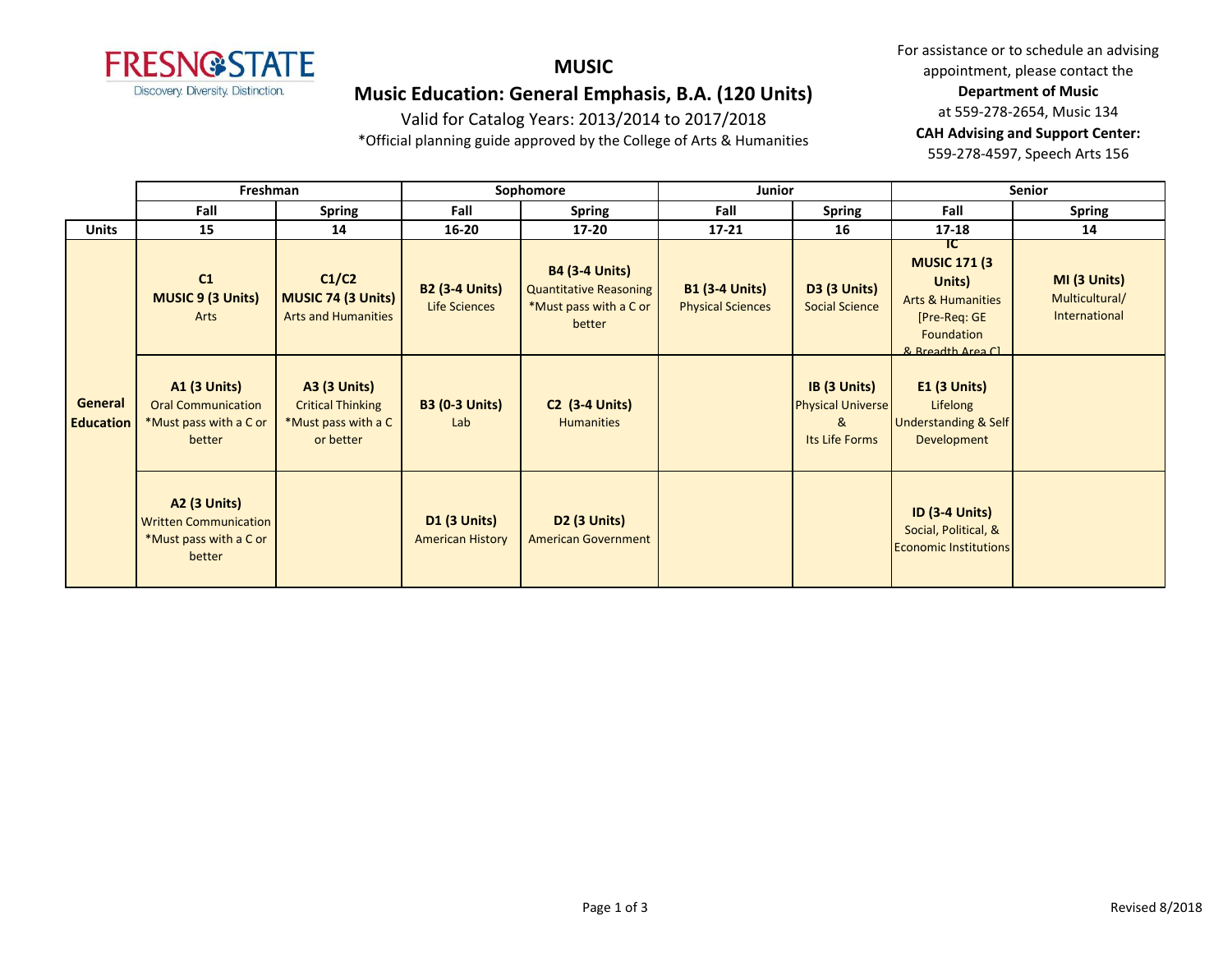

### **MUSIC**

# **Music Education: General Emphasis, B.A. (120 Units)**

Valid for Catalog Years: 2013/2014 to 2017/2018

\*Official planning guide approved by the College of Arts & Humanities

|              | Freshman                                                                |                                                              | Sophomore                                                                                                         |                                                                                                                                   | Junior                                                                        |                                                                                 | <b>Senior</b>                                         |                                                                                                                                                            |
|--------------|-------------------------------------------------------------------------|--------------------------------------------------------------|-------------------------------------------------------------------------------------------------------------------|-----------------------------------------------------------------------------------------------------------------------------------|-------------------------------------------------------------------------------|---------------------------------------------------------------------------------|-------------------------------------------------------|------------------------------------------------------------------------------------------------------------------------------------------------------------|
|              | Fall                                                                    | <b>Spring</b>                                                | Fall                                                                                                              | <b>Spring</b>                                                                                                                     | Fall                                                                          | <b>Spring</b>                                                                   | Fall                                                  | <b>Spring</b>                                                                                                                                              |
| <b>Units</b> | 15                                                                      | 14                                                           | 16-20                                                                                                             | 17-20                                                                                                                             | $17 - 21$                                                                     | 16                                                                              | 17-18                                                 | 14                                                                                                                                                         |
| <b>Major</b> | MUSIC 1A (1 Unit)                                                       | MUSIC 1B (1 Unit)<br>[Pre-Req: MUSIC 1A]                     | MUSIC 1C (1 Unit)<br>[Pre-Req: MUSIC 1B]                                                                          | MUSIC 1D (1 Unit)<br>[Pre-Req: MUSIC 1C]                                                                                          | MUSIC 20 (0 Unit)                                                             | <b>MUSIC 20</b><br>$(0$ Unit $)$                                                | MUSIC 20 (0 Unit)                                     | MUSIC 20 (0 Unit)                                                                                                                                          |
|              | MUSIC 20 (0 Unit)                                                       | MUSIC 4B (2 Units)<br>[Pre-Req: MUSIC 9]                     | MUSIC 4C (2 Units)<br>[Pre-Req: MUSIC 4B]<br>*Must pass Piano<br>Proficiency Exam<br>after completing<br>MUSIC 4C | MUSIC 20 (0 Unit)                                                                                                                 | <b>MUSIC 31 - 39</b><br>$(1$ Unit)                                            | <b>MUSIC 31 - 39</b><br>$(1$ Unit)                                              | <b>MUSIC 103 (1 Unit)</b>                             | <b>MUSIC</b><br>102CC/MC/CS/WC<br>or 103CC (1 Unit)                                                                                                        |
|              | MUSIC 31 - 39 (1<br>Unit)                                               | MUSIC 20 (0 Unit)                                            | MUSIC 20 (0 Unit)                                                                                                 | <b>MUSIC 31 - 39</b><br>$(1$ Unit)                                                                                                | <b>MUSIC 103 (1 Unit)</b>                                                     | <b>MUSIC 103</b><br>$(1$ Unit)                                                  | <b>MUSIC 119</b><br>$(1$ Unit)<br>[Pre-Req: MUSIC 41] | <b>MUSIC 103 (1 Unit)</b>                                                                                                                                  |
|              | MUSIC 40 (3 Units)<br>[Pre-Req: Concurrent<br>enrollment<br>in MUSIC 9] | <b>MUSIC 31 - 39</b><br>$(1$ Unit)                           | <b>MUSIC 31 - 39</b><br>$(1$ Unit)                                                                                | MUSIC 43 (3 Units)<br>[Pre-Req: MUSIC 42]                                                                                         | <b>MUSIC 122A</b><br>(2 Units)<br>[Pre-Req: MUSIC 41]                         | MUSIC 124A<br>(2 Units)<br>[Pre-Req: MUSIC<br>41]                               | <b>MUSIC 126</b><br>(2 Units)<br>[Pre-Req: MUSIC 41]  | <b>MUSIC 127A</b><br>(2 Units)<br>[Pre-Req: MUSIC 41]                                                                                                      |
|              | <b>MUSIC 103 (1 Unit)</b>                                               | MUSIC 41 (3 Units) MUSIC 42 (3 Units)<br>[Pre-Req: MUSIC 40] | [Pre-Req: MUSIC 41]                                                                                               | <b>MUSIC 103 (1 Unit)</b>                                                                                                         | MUSIC 154 (3 Units)<br>[Pre-Req: MUSIC 41;<br>Piano Proficiency]              | <b>MUSIC 161B</b><br>(3 Units)<br>[Pre-Req: MUSIC<br>41, 74; Junior<br>standing | MUSIC 131 - 139<br>$(1$ Unit)                         | MUSIC 131 - 139<br>$(1$ Unit)                                                                                                                              |
|              |                                                                         | <b>MUSIC 103</b><br>$(1$ Unit)                               | MUSIC 58 (2 Units)<br>[Pre-Req: MUSIC 41]                                                                         | MUSIC 158A<br>or 158B (2 Units)<br>[Pre-Req: MUSIC 58]<br>*Must pass Conducting<br>Proficiency Exam after<br>completing MUSIC 158 | <b>MUSIC 115 (2 Units)</b>                                                    |                                                                                 |                                                       | <b>MUSIC 169 (2 Units)</b><br>[Pre-Req: MUSIC 43, 158A,<br>or 158B; MUSIC 121, 122A,<br>124A, 126, 127A;<br><b>Conducting Proficiency]</b><br>*SPRING ONLY |
|              |                                                                         | Jury I (0 Unit)                                              | <b>MUSIC 103</b><br>$(1$ Unit)                                                                                    | Jury II (0 Unit)<br>[Pre-Req: Piano<br>Proficiency; MUSIC 1B]                                                                     | <b>MUSIC 161A</b><br>(3 Units)<br>[Pre-Req: MUSIC 41,<br>74; Junior standing] |                                                                                 |                                                       | <b>MUSIC 179 (2 Units)</b><br>[Pre-Req: Piano<br>Proficiency; MUSIC 43,<br>158A, or 158B]                                                                  |